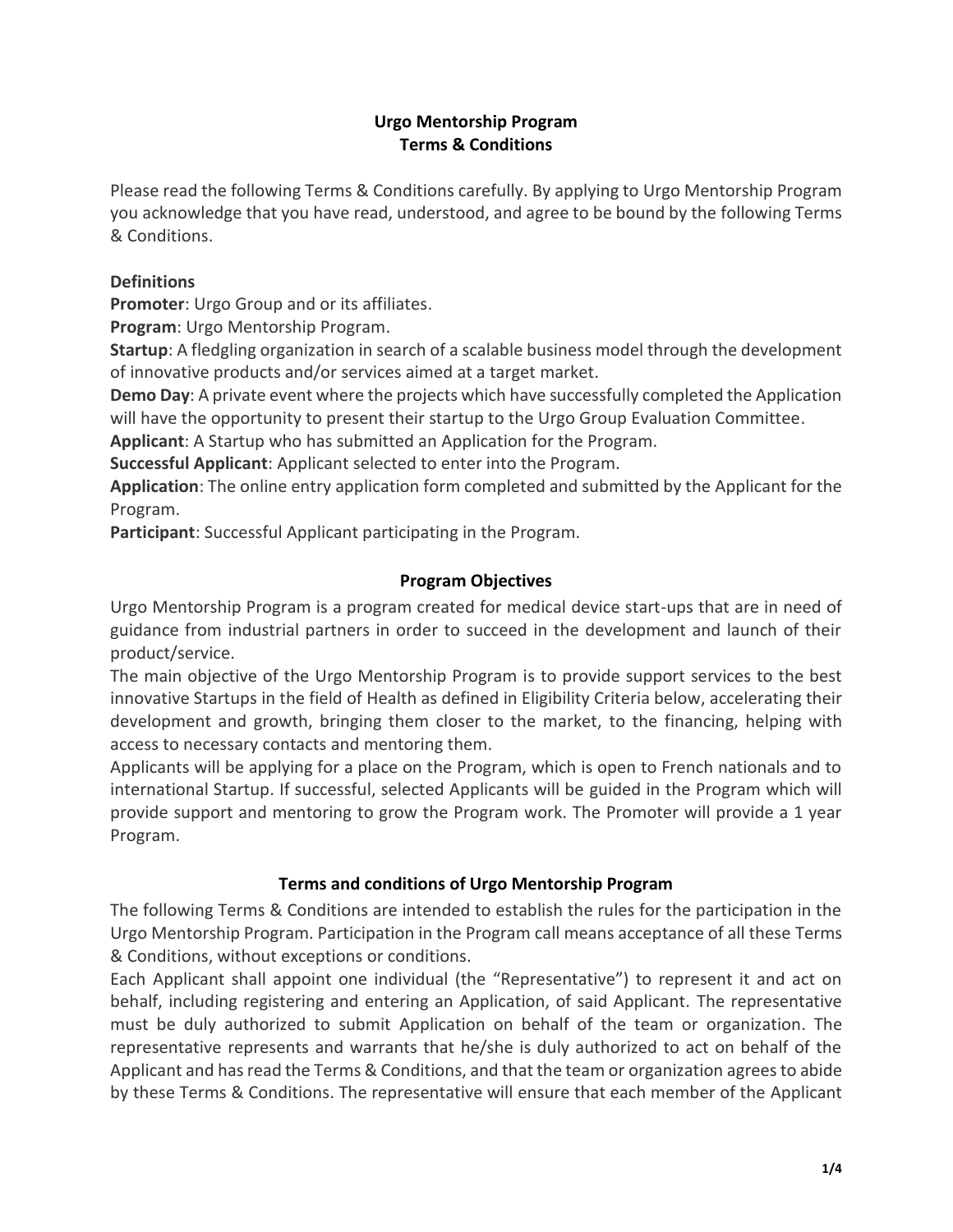in entering the Application, or in decisions related to the Application, has read and complies with the Terms & Conditions.

# **Eligibility Criteria**

Applicant shall respect the 4 following eligibility criteria:

1) Application shall be related to one of the 5 market categories:

- Aesthetic and Plastic medicine market;
- Advanced Wound Care market;
- Compression & Vascular Therapy market;
- Tissue engineering & cellular therapy;
- Digital Health, connected devices in healthcare

2) The Applicant project shall concern a Medical Device and have a prototype or minimum viable product (MVP).

3) The expected Time-to-Market must be less than 5 years.

4) Your project has strong product differentiation compared to existing solutions, IP protection, clinical proof of concept (preclinical studies and/or case studies)

All Applications will be checked by the Promoter regarding eligibility prior to the Selection Process.

Urgo Group retains the right to refuse eligibility.

## **Application Process**

All applications to the Urgo Mentorship Program will be submitted and assessed through the online registration platform at the following address: www[.urgo-group.com/](http://urgo-group.com/)mentorship or www[.urgo-group.fr/](http://urgo-group.fr/)mentorship

To register for Urgo Mentorship Program, Applicant is asked to provide the following information: insight/problem description; solution/technology description, market potential *(expected market share in patients, expected turnover and margins, main competitors and unique sales proposition of the solution); m*ain milestones before commercialization; expected time to market; what kind of support is needed; CV's of team members or description of their background.

## **Selection Process**

There are 2 selection stages:

## **1 st stage:**

All Applications will be evaluated by the Urgo Program Management Team. Applicants who will represent the biggest interest will be invited to present in front of the Urgo Group Evaluation Committee during a Demo Day. Modalities of the Demo Day will be communicated by e-mail to the selected Applicants.

Applications evaluation in  $1<sup>st</sup>$  stage is mainly based on: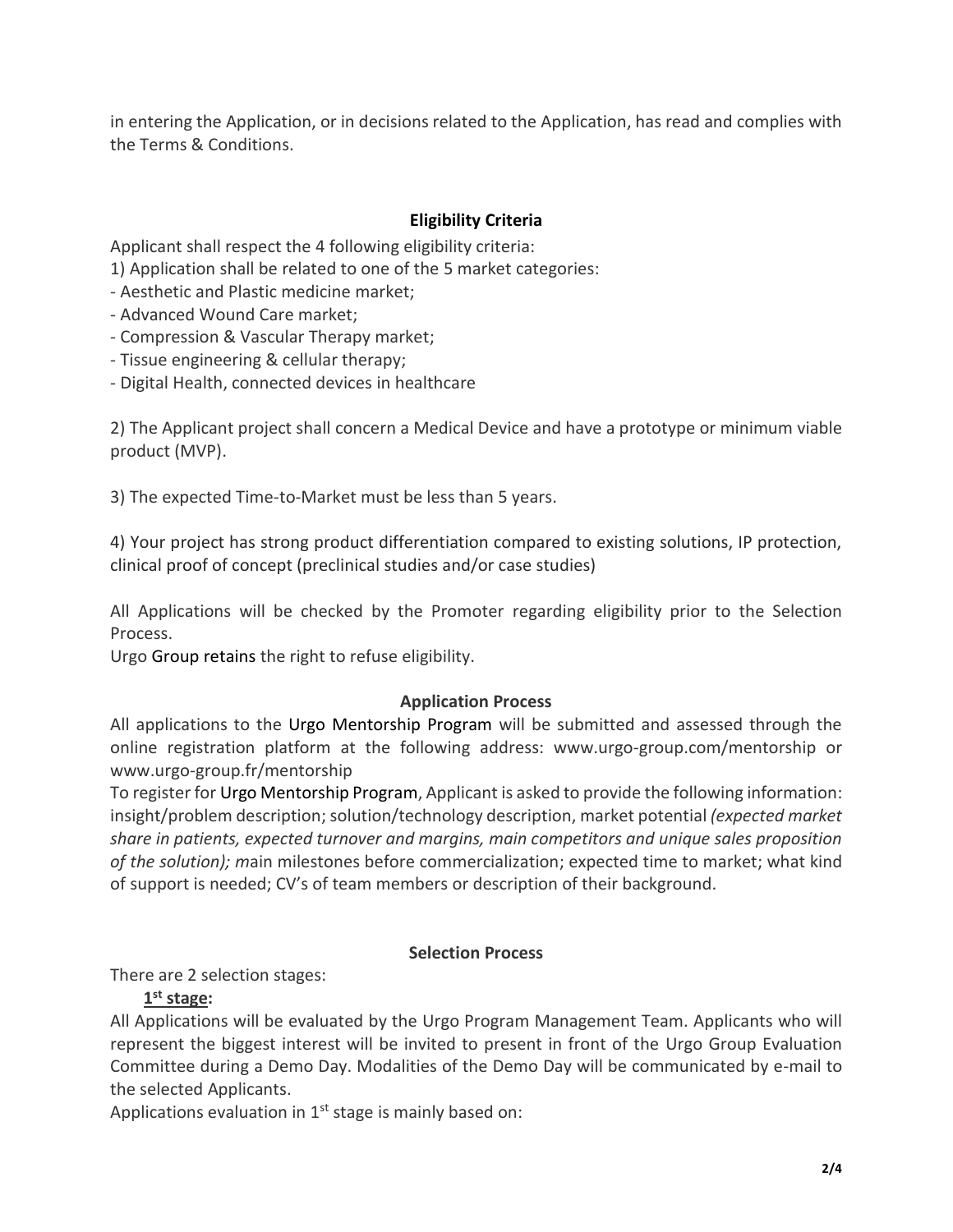- Innovation interest
- Entrepreneurial skills
- Growth potential
- Business model
- Product-Market Fit

## **2 nd stage:**

During Demo Day selected Applicant will have 15 minutes for presentation of its project and 15 minutes to answer the questions of the Urgo Group Evaluation Committee. Results of the Demo Day will be communicated to the Applicants by e-mail.

Each project will be evaluated from 0 to 100 points according to the following criteria:

| <b>Criteria</b>                                                  | <b>Maximum points</b> |
|------------------------------------------------------------------|-----------------------|
| Value of the startup                                             | 20                    |
| Development stage of the startup                                 | 10                    |
| Acceleration potential                                           | 10                    |
| <b>Startup team/Promoter's Team</b>                              | 20                    |
| Involvement, commitment<br>and<br>motivation of the team         | 10                    |
| Ability to develop the business plan                             | 10                    |
| Value for the Program partner company                            | 60                    |
| Applicability of the solution for the<br>Program partner company | 20                    |
| Potential to develop a joint project                             | 20                    |
| <b>Business Opportunity</b>                                      | 20                    |

Urgo Group keeps the right to change selection criteria at any time

Urgo Group will be signing a confidentiality agreement with the start-up only when an interest is confirmed by Urgo after the Demo Day. During the selection process start-up should provide non-confidential information about their project.

## **The Urgo Mentorship Program**

• Participant selected for the Urgo Mentorship Program will be guided by Urgo Group experts, this could include: Product & Market Validation / Clinical Trial Design / Registration & Reimbursement / Patenting and Freedom-to-operate Analysis / Product & Material related Analysis & Tests / Manufacturing Plan & Cost Estimation. Guidance will be adjusted to your individual needs. The commencement date of the Program will be the written confirmation date of the final selection to enter the Program.